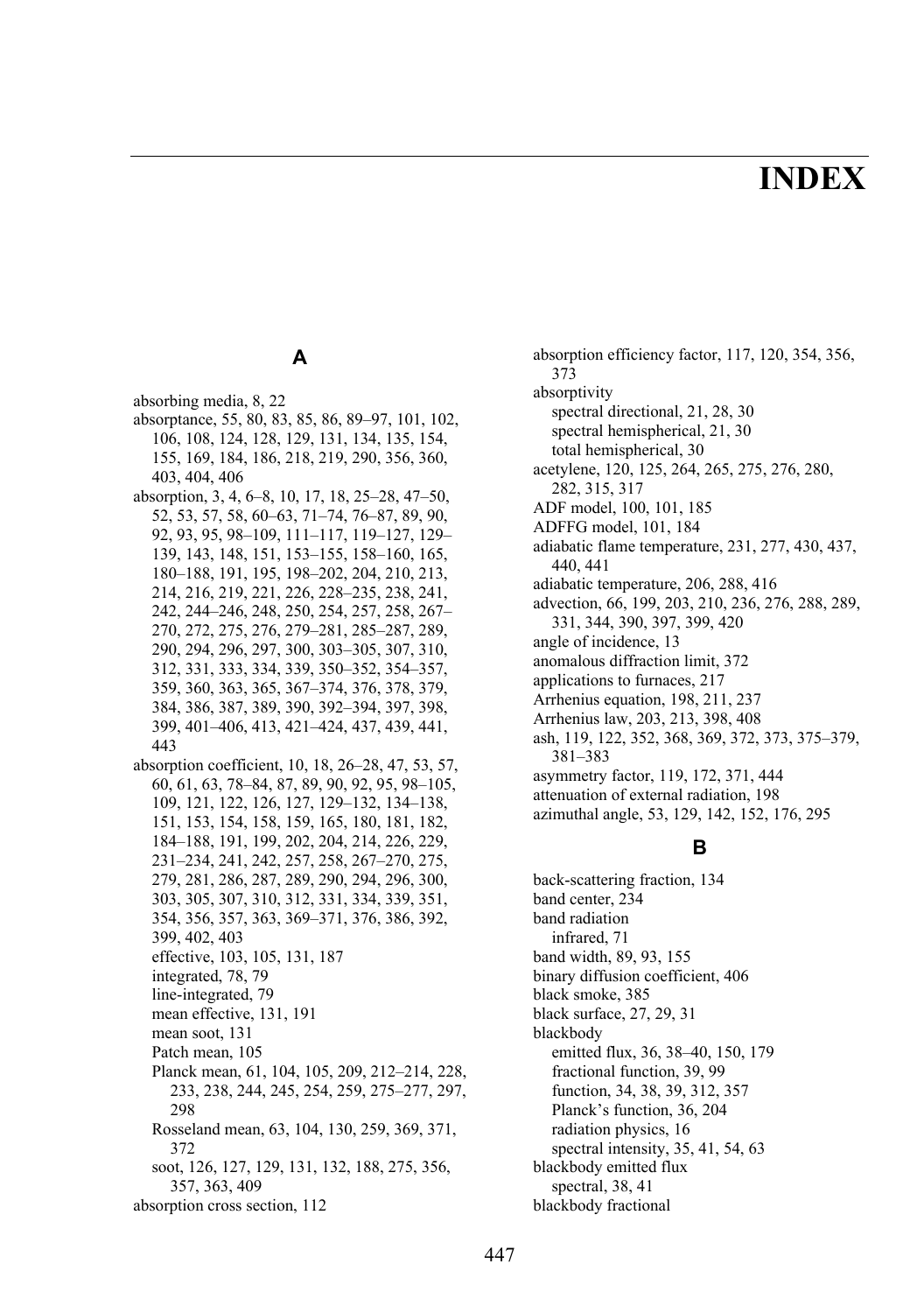function, 36, 38, 39 blackbody radiation laws, 33 bluff-body burner, 311, 312 Bohr's frequency condition, 72 Boltzmann constant, 34, 64 Boltzmann formula, 77 Boltzmann number, 288 boundary layer approximations, 201, 240 broadened line collision, 79 Doppler, 79 broadening collision, 79 Doppler, 79 Voigt, 79 buoyancy, 68, 69, 198, 200, 201, 203, 206–208, 235, 237, 242, 261, 387, 413, 414, 432

#### **C**

carbon dioxide, 71, 91, 97, 102, 106, 108, 132, 138, 213, 265 carbon monoxide, 71, 91, 106, 256, 264, 281, 282, 367 cellular materials, 421 chemical reaction one-step, 201 chemically reacting flow turbulent, 343 chemically reacting flows RTE, 256 CK model, 87, 88, 151, 184, 185, 189, 191, 275, 351, 352 extensions, 185 CKFG model, 88 Clausius-Clapeyron equation, 219, 359, 390 combustible solid burning, 207 combustion thermally stabilized, 424, 427 combustion chamber, 2, 94, 119, 120, 138, 140, 151, 169, 173, 178, 179, 187, 190, 191, 285, 286, 288–291, 293, 294, 296–300, 309, 312, 313–315, 317, 320, 322, 325, 330, 331, 338, 343–345, 353, 360, 362, 364, 378, 380, 432 axisymmetric, 300, 306, 310 radiative transfer, 285 combustion in furnaces, 367 combustion region, 418, 419, 434, 435 combustion-stabilization principle, 429 compartment fires, 395, 398–400, 406, 410, 412, 413 concentration radiating species, 140, 145, 147, 148, 159, 164, 169, 186, 191, 257, 285, 304, 305, 319, 338 conservation equations, 63–67, 201, 204, 207, 210, 211, 213, 233–235, 239, 242, 290, 291, 298, 308, 310, 317, 320, 331, 332, 335, 336, 360, 361, 373, 375, 388, 389, 397, 408, 419,

420, 425, 438 conserved scalar, 272, 294 continuous flame, 391 cross section absorption, 112 extinction, 112 scattering, 112, 113, 121 cumulative k-distribution, 88

## **D**

delta-Eddington approximation, 119, 137, 172, 179, 188 differential approximation, 134, 168, 169, 171, 172, 188, 305, 337, 374, 376, 377, 381 diffraction anomalous, 114, 137, 354, 368, 370, 371, 372 diffuse emitter, 144, 364, 426 diffuse reflector, 55, 295 diffuse walls, 148, 151, 159, 161 diffusion coefficient multicomponent, 225 thermal, 225 diffusion flame hydrogen-air, 263, 282 stagnation point, 238 diffusion flames, 197, 212, 221, 224, 227–229, 234, 247–249, 253, 255, 256, 259, 264, 274, 280, 281, 283, 298, 309, 310, 314, 316, 347, 401, 406, 411, 413 free-convection, 212 laminar, 223, 232, 234, 238, 239, 253, 272, 280, 388 turbulent, 252, 254, 256, 263, 274, 276, 279, 281–283, 298, 308–311, 314, 338, 383, 391 dimensionless temperature, 322 direct numerical simulation, 66, 252 direction cosine, 17, 22, 56, 59, 62, 146, 174, 185, 297 directional averaging approximation, 168 direction-dependent dispersion coefficients, 442 discrete ordinates method, 169, 173, 176, 188, 193, 195, 209, 213, 230, 234, 300, 306, 315, 399, 423, 439 discrete transfer method, 108, 169, 177, 194, 296, 337 distribution function photon, 15, 49 droplet combustion, 155, 212, 217, 241, 244–247, 250, 349, 350 droplet ignition, 217 droplet mass balance, 359, 405 droplet size distribution, 352, 353 droplet vaporization, 250, 363, 378, 379, 404 Dufour effect, 373

# **E**

Eddington approximation, 119, 137, 172, 179, 188, 192 eddy-dissipation concept, 291 effective broadening ratio, 90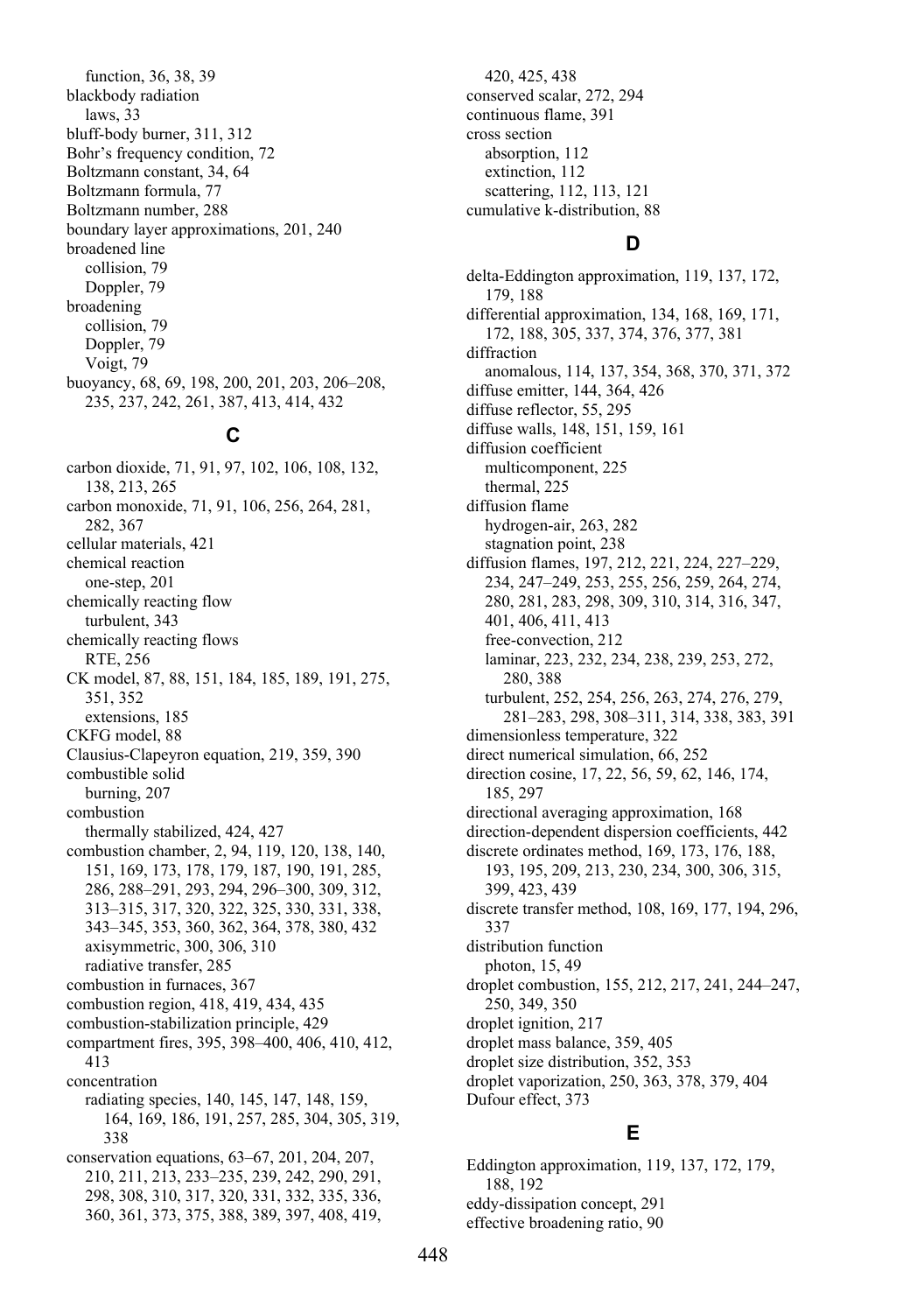efficiency factor absorption, 117, 120, 353, 355, 372 extinction, 114, 116, 120, 352, 354, 368, 401 scattering, 115, 120, 121, 355, 401, 404 efficiency factors Mie, 112, 113, 121, 123, 352, 353, 355, 372 Einstein's probability coefficients, 76 electric field, 7–9, 11, 79, 115, 123 electromagnetic spectrum, 5, 6, 53, 74, 106 electromagnetic wave theory, 3, 7, 8, 34, 45, 46, 359 elliptic flow, 310 emission, 1, 3, 4, 6, 25, 27–29, 33, 34, 36, 38, 47, 48, 50–56, 58, 59–62, 71–73, 76–79, 81, 82, 85, 92, 99, 101–103, 105–107, 127, 129–132, 136, 139, 143, 146, 148, 149, 161, 162, 166, 175, 177–179, 186, 191, 195, 197–199, 202, 204, 210, 212, 213, 221, 226, 230–232, 238, 239, 241, 245, 248, 253, 257–259, 263, 271, 275–280, 283, 285–287, 294, 296, 304, 306, 310–312, 314, 315, 333, 338, 344, 346, 359, 365, 367, 373–375, 378, 384, 389, 390, 392, 393, 397, 398, 404, 433, 437, 441, 444 spontaneous, 73, 76–79 stimulated, 79 emissivity spectral directional, 29, 141, 142 spectral hemispherical, 29, 30 total hemispherical, 30 emittance carbon dioxide, 102 isothermal gas, 57 spectral hemispherical, 55, 56 water vapor, 132 emitted flux spectral, 29, 163 total, 29 enclosure, 25–28, 31–34, 57, 139–144, 149, 150, 151, 155, 157, 159, 161–166, 172–175, 178, 179, 181, 182, 188, 192, 195, 196, 203, 205, 220, 287, 289, 291, 296, 300, 318, 319, 326, 344, 357, 384, 396, 397, 398 enclosure fires radiative transfer, 396 energy internal, 203 kinetic, 67, 261, 293, 300, 336, 359, 362 potential, 395 rotational, 72, 74, 75, 82 rotational level, 82 translational, 72 vibrational, 72, 74, 75 energy balance methods, 168, 169 energy equation solid-phase, 208 energy level rotational, 82 vibrational, 74 energy levels, 33, 73, 75, 79, 82, 106 enhancement of flame radiation, 338

enthalpy, 65, 133, 213, 215, 273, 274, 294, 298, 303, 311, 322–324, 329, 330, 336, 348, 359, 362, 374, 386, 390, 395, 398, 417, 430, 431, 438, 443, 445 equivalent line width, 84, 85 Eulerian coordinates, 48 even parity formulation, 173, 176 exponential integral function, 55, 129, 153, 154, 155, 159 external radiation absorption, 199, 200, 216, 405 extinction coefficient, 18, 19, 21, 22, 112, 114, 117, 121, 122, 124, 133, 134, 136, 153, 161, 164, 172, 352, 355, 372, 402, 421–424, 432, 433, 436, 443, 445 extinction efficiency factor, 114, 116, 120, 353, 355, 369, 402 extinction enhancement factor, 422 extinction limit radiation induced, 213

# **F**

Favre averaging, 69 finite volume method, 169, 176, 194, 313, 381 finite-rate chemistry, 207, 233, 388 fire suppression, 398, 400–402, 404, 406 fire field models, 384 fire spread fuel beds, 407 fire suppression compartment, 406 fires building, 410 enclosure, 395 unwanted, 251, 383, 399, 410 wildland, 383, 400, 406, 408, 409, 410 First Law of Thermodynamics, 26, 32 first-order Arrhenius reaction, 205 flame front, 197, 244, 424 flame jets impinging, 341 flame quenching, 1, 197, 343, 426, 442 flame spread characteristic length, 388 downward, 206, 208, 220 opposed-flow, 206, 210, 220 upward, 206, 207, 209, 220, 238, 387, 411 velocity, 206 flame stabilization, 207, 209, 220, 340, 411, 434, 440 flammability, 197, 225, 231, 247, 248, 373, 388, 416, 417, 427, 430, 442, 445 flashback, 416, 419, 440 fluctuating component, 257 four-flux approximation, 289, 331, 334, 337, 343 fractional blackbody functions third kind, 39 frequency, 4–7, 14, 15, 17, 20, 26, 33, 40, 41, 45, 47–49, 58, 72, 75, 79, 106, 122, 142, 395, 408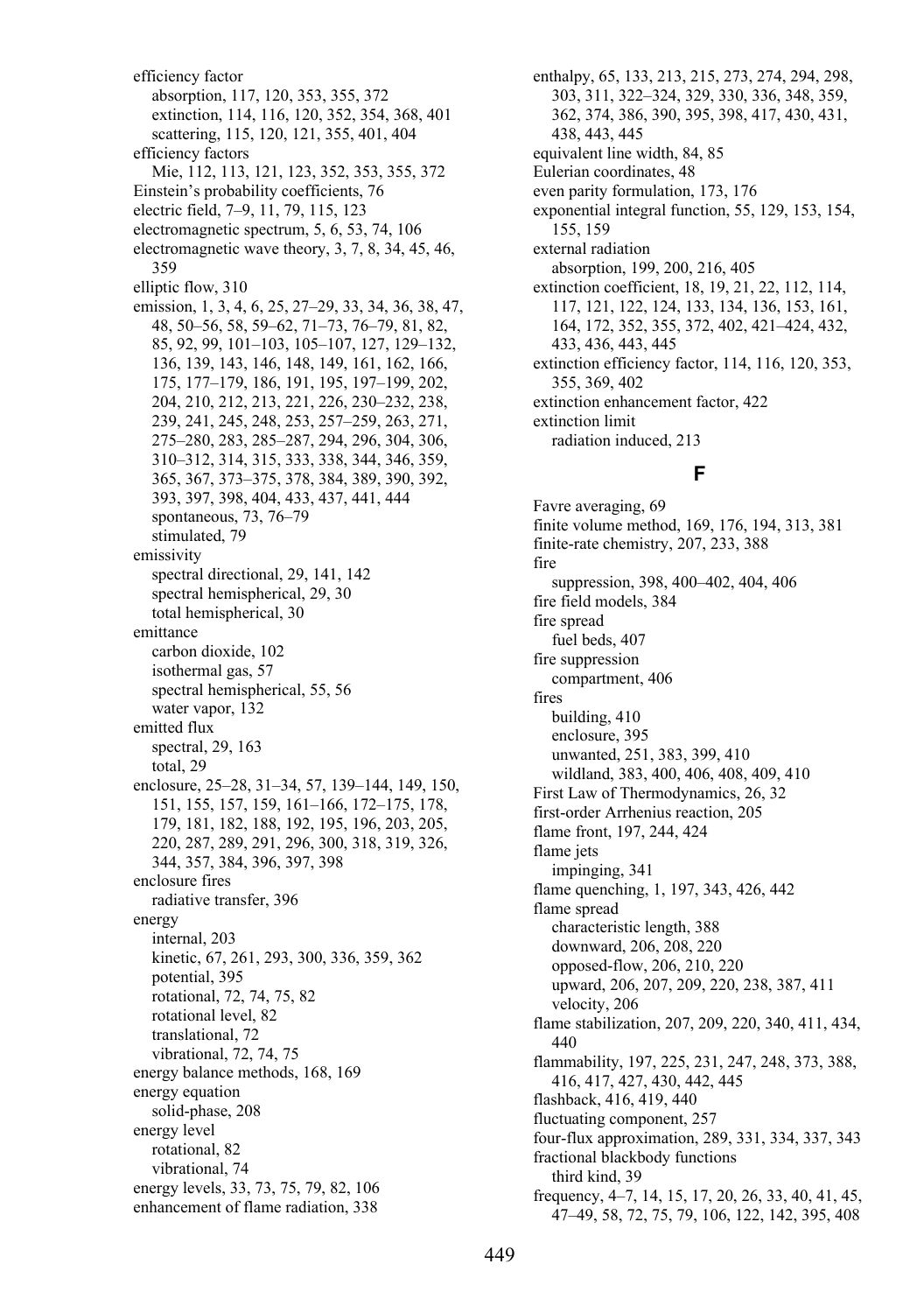circular, 8 Fresnel equations, 118, 124 fuel dilution, 277 furnace, 109, 168, 169, 180–183, 187, 188, 191, 192, 194, 195, 286, 290, 297, 302, 304, 313– 315, 318–342, 344–347, 363, 365, 366, 368, 370, 372, 375, 377, 378, 381–383, 397 furnaces heat transfer, 193, 194, 196, 344

#### **G**

gamma distribution function, 121 gas turbine combustor, 139, 175, 178, 191, 313, 315, 351 gas-phase ignition, 202, 203, 220 reaction, 200, 201, 203, 204, 211, 213, 236,  $242$ gas-turbine combustors radiative transfer, 306, 307, 312 geometric optics, 4, 45, 46, 116, 123, 124, 356, 360, 371, 372, 402, 403, 404, 422, 424 geometric optics theory, 45, 46, 116, 359, 423 global chemical mechanism, 425 gray approximation, 239 gray medium, 157, 165, 166, 288 GRI 2.11 mechanism, 439

#### **H**

harmonic oscillator, 33, 75, 76 harmonic plane wave, 9 heat feedback, 214, 384, 385, 388, 390, 392, 436 heat of pyrolysis, 202, 397 heat recirculation, 338, 415, 419 heat transfer coefficient overall, 288, 291, 322, 333, 363, 426, 432, 436 volumetric, 420, 438 Helmholtz equation, 172, 309 HITEMP database, 107 HITRAN database, 86 hybrid methods, 168, 169

## **I**

ideal gas, 64, 65, 204, 219, 359, 395, 426, 433 ignition delay, 200, 216, 217 ignition of droplets thermal, 219 ignition of solids, 198 index of refraction complex, 8, 10, 13, 18, 111–114, 116–118, 120–122, 124–127, 132, 352–355, 368, 369, 372, 401 in-scattering, 47, 52, 146, 175, 364 interaction of radiation with matter, 7, 45, 65 intermittent flame, 391 internal recirculation, 418 irradiance spectral, 16, 17, 58, 147, 161–164, 243, 258, 295, 366

total, 151, 162, 288, 366, 398 isothermal cavity, 25, 27, 33

k-distribution

## **J**

jet flames, 195, 196, 266, 270, 274, 278, 280, 281, 283, 284, 349, 380

#### **K**

cumulative, 88 Kirchhoff's laws, 28, 30 Knudsen number, 61 Konakov number, 322 **L**  Ladenberg and Reiche function, 80, 84 Lagrangian approach, 361 laminar flamelet, 225, 253, 261, 269, 272–277, 283, 292, 395, 413 laminar flow two-dimensional, 207 large eddy simulation, 66, 69, 291, 314, 412 large particle limit, 114, 116 latent heat of vaporization, 245 lattice Boltzmann method, 442 Legendre polynomials, 118, 172 LES models, 252, 395 Lewis number, 213, 221, 227, 247, 248 line absorption-emission, 106 broadening, 73 collision broadened, 79 Doppler broadened, 79 half-width, 79, 132 intensity, 79, 90, 91, 183, 234 isolated, 79, 81 Lorentz, 85, 88 natural broadening, 79 overlap, 84 overlap parameter, 84 spacing, 83, 85, 102 spectral, 78, 82, 84, 85, 99, 109, 186, 195, 268, 283 strength, 79, 84, 88, 337 strength parameter, 84 line width equivalent, 84, 85 linear momentum, 65 line-by-line model, 226 locally homogeneous flow, 350, 360 logarithm of wavelength, 41 Lorenz-Mie theory, 123

#### **M**

Mach number, 61, 260, 343 macroscopic coefficients, 78 magnetic field, 7–10, 46 Marshak boundary condition, 172 mass conservation, 360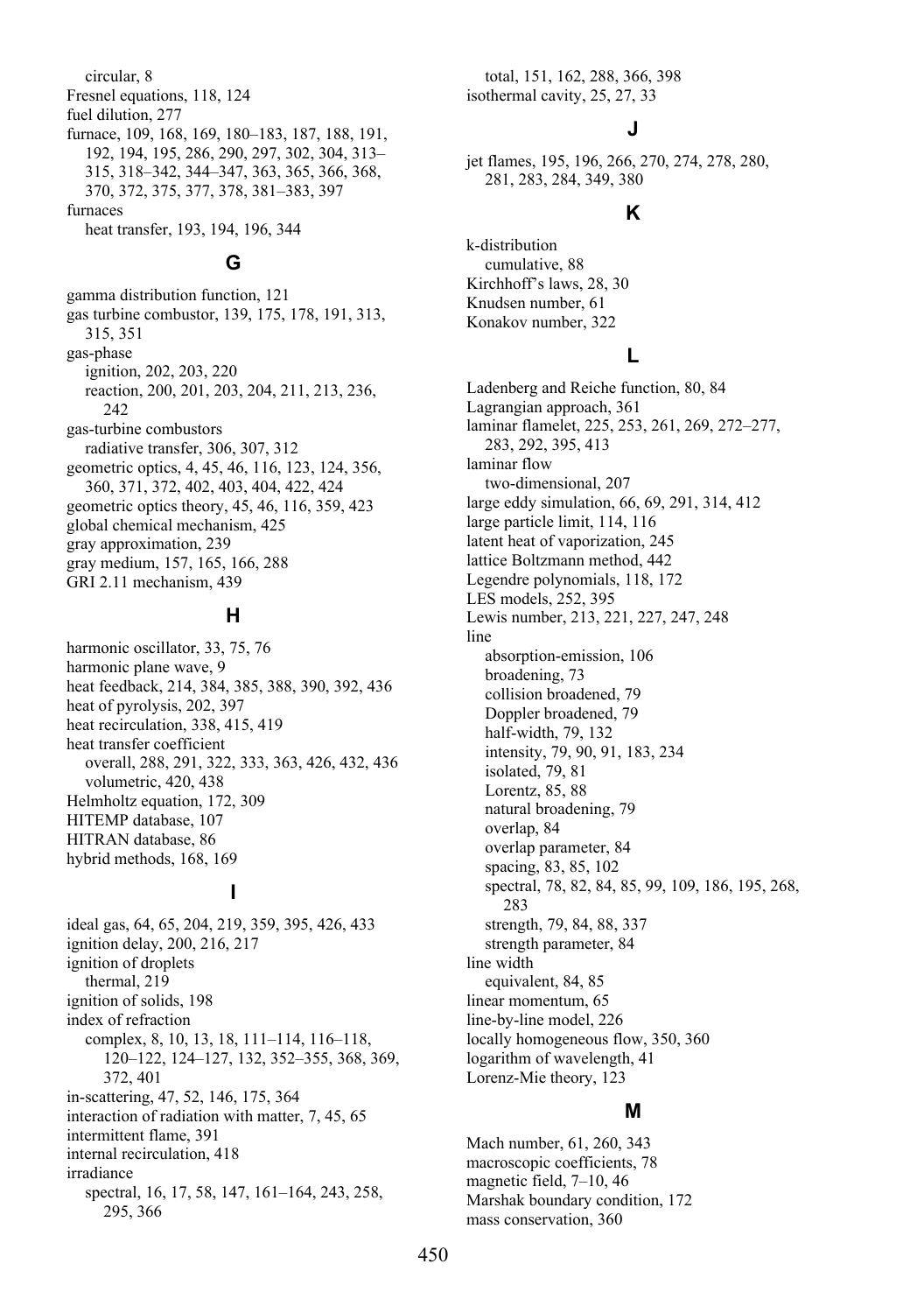mass flux gasification, 385 Maxwell's equations, 7, 8, 45, 120, 421 mean absorption coefficient incident, 233 mean absorption/emission coefficients, 104, 131 mean beam length, 57, 58, 102, 131, 289, 305, 307, 323 mean free path photon, 61, 287 mean radiation intensity, 218, 270, 309 mean value of spectral intensity, 16 methane, 91, 92, 98, 107, 125, 132, 216, 228, 230, 232–236, 238, 241, 248, 249, 254–256, 264, 265, 266, 270, 274, 277, 278, 280–284, 290, 291, 294, 315, 317, 323, 337, 413, 414, 426–428, 434, 435, 437, 440, 445, 446 methane oxidation models, 426 methane-air combustion ceramic foams, 439 Mie scattering, 113, 137 Mie theory, 112, 114, 118–120, 122–124, 126, 131, 216, 354, 355, 368, 369, 371, 372, 374, 401–404, 422 mixing length, 388 mixture fraction/PDF model, 336 modified differential approximation, 188, 377, 382 mole fraction fuel, 225 moment method, 171 moments of intensity, 17 monodisperse spray, 219, 221 Monte Carlo method, 169, 177, 189, 191, 196, 267, 275, 330, 422, 424 MSFCK model, 187 multiflux method, 168–171

#### **N**

narrow band model, 165 statistical, 86, 88, 107, 194, 195, 213, 236, 248, 336 natural line broadening, 79 nitric oxide, 279, 284, 290, 291, 315, 340, 347, 367 nonspherical particles, 120 no-overlap approximation, 84 Nusselt number, 360, 406

# **O**

optical dimension, 22, 60, 173, 175, 258, 288, 289 distance, 21, 22, 52, 54, 62 thickness, 22, 49, 53–55, 93, 130, 134–136, 239, 258 optically thick approximation, 62, 259, 374 optically thick medium, 62, 287 optically thin approximation, 62, 213, 214, 226, 230, 232–236, 238, 239, 241, 244, 246, 254, 271, 272, 275–277, 297, 298

optically thin medium, 287

#### **P**

P1-approximation, 169, 172, 173, 179, 188, 194, 209, 267, 269, 309, 409 P3-approximation, 172, 173, 181, 376 partial premixing, 283 partially premixed flames, 231, 248, 265, 281 partially stabilized zirconia, 423, 433, 443 particle size distribution, 120–123, 125, 130, 132, 353, 368, 369, 372, 377 PIM combustion, 445 PIM embedded heaters, 436 Planck mean absorption coefficient, 61, 104, 105, 209, 212–214, 228, 233, 238, 244, 245, 254, 259, 275–277, 297, 298 Planck's function, 34, 38, 42, 62, 83, 100, 128, 136, 159, 233, 356 Planck's law, 34, 36, 41, 54, 93, 128, 130 Planck's second constant, 128 plug flow furnace model, 327  $P_N$ -approximation, 171, 172 polar angle, 16, 55, 141, 142, 295 pool fires laminar, 388 porosity, 420, 423, 438 porous burner embedded flame, 419 porous media inert, 417, 421, 443 radiative transfer, 408, 421 Poynting vector, 8, 9 Prandtl number, 302 preexponential factor, 201, 398 preheating region, 418 premixed flames, 213, 221, 231, 248, 272, 273, 283 premixed gas mixture, 230 pressure molecular, 17, 64 radiant, 59, 64, 65 probability density function, 258, 260, 266, 268, 282, 297, 309, 314, 316, 346, 365 pulverized coal combustion, 122, 367, 368, 375– 377, 381 model, 367, 377 radiative transfer, 366 pulverized coal-fired combustion, 121 pyrolizing fuel vertical slab, 240 pyrolysate gas, 210 pyrolysis temperature, 200, 205, 388 pyrolyzed gases, 202

# **Q**

quantum number, 72, 74, 75, 76 rotational, 74 vibrational, 75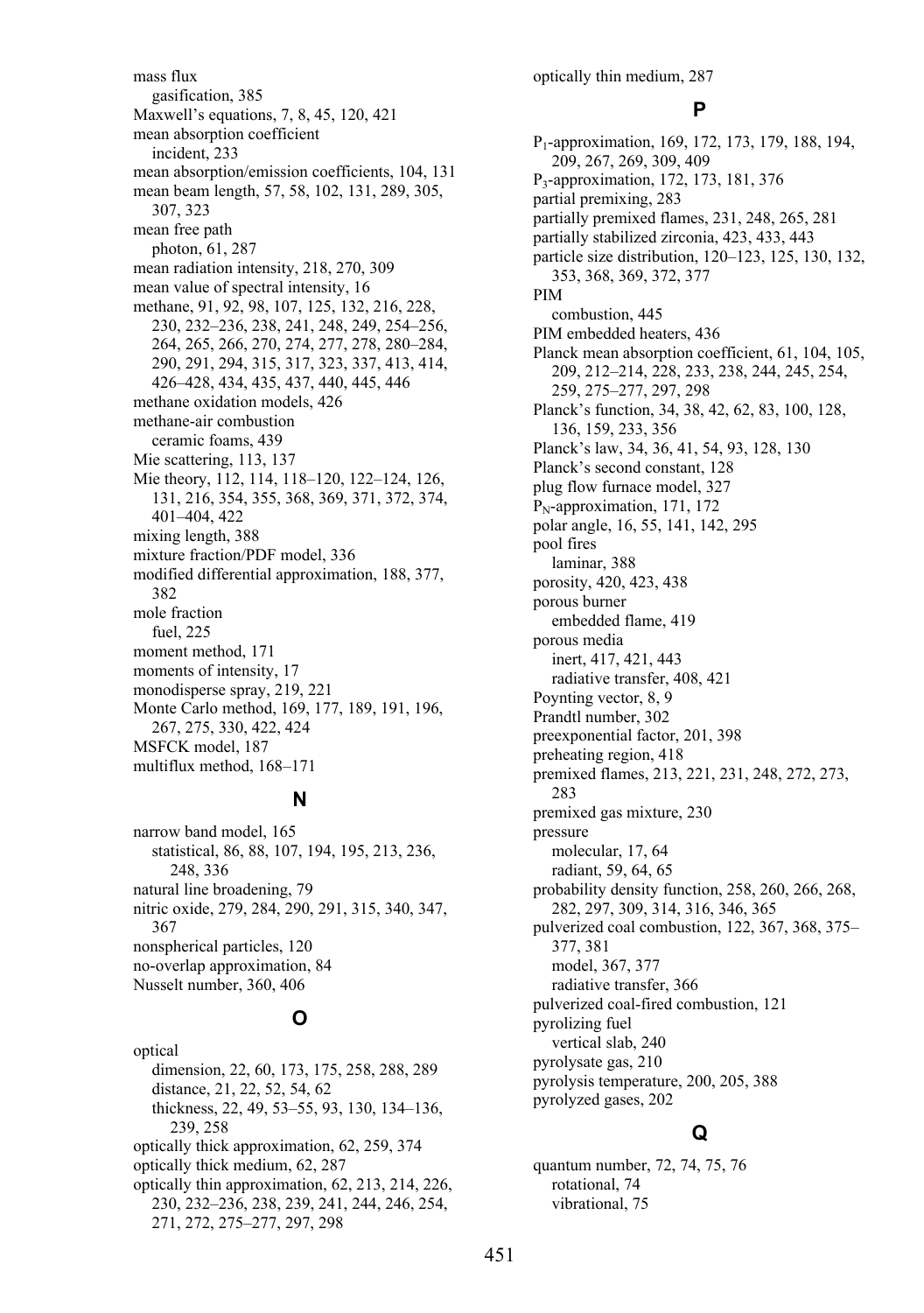### **R**

radiant burners, 445, 446 radiant energy density, 9, 15–17, 31, 32, 58, 59, 65, 66, 78 flux vector, 16, 17, 59 light, 4 radiant energy equation, 58, 60, 66, 157, 162, 185, 186, 204, 242, 258, 259, 269, 286, 288, 291, 295, 351, 363 spectral, 61, 148, 158 radiant fraction, 253, 254, 271, 277, 278, 338, 386, 394, 398 radiation absorption, 25, 50, 58, 71–73, 79, 123, 124, 148, 200, 217, 228, 230–235, 238, 245, 248, 254, 272, 275, 279, 307, 351, 355, 359, 366, 373, 384, 387, 401, 404, 405 attenuation, 7, 149, 199, 219, 257, 404 chemoluminous, 6 directional nature, 167 emission, 29, 33, 38, 53, 54, 59, 71, 73, 79, 136, 139, 186, 198, 199, 202, 210, 230, 231, 263, 285, 333, 359, 373, 384, 390, 393, 404 infrared, 71 polarization, 49 reflection, 146, 178, 389 refraction, 10, 243 scattering, 47, 119, 143, 306, 372, 401, 404, 413, 439 spectral nature, 21, 167, 184, 393 thermal, 4, 6, 25, 29, 30, 32, 35, 40, 64, 67, 69, 131, 137, 138, 200, 219, 220, 221, 245, 250, 275, 280, 283, 286, 316, 340, 341, 347, 363, 379, 400, 413, 424, 427, 429, 438, 441, 444 transmission, 202 visible, 40 radiation characteristics packed beds, 422 particles, 363, 367, 377 polydispersion, 111, 378 soot, 126 radiation flux external, 198, 208, 211, 241 radiation fraction, 253 radiation from flames, 252, 256 radiation length scale, 287 radiation pressure, 17, 30, 31, 59, 64 tensor, 17, 59 radiation properties soot, 137 radiation time scale, 287 radiation transport, 15, 223, 234, 235, 357, 374 radiative equilibrium, 50, 140, 145, 153, 155, 159, 164, 166 radiative extinction, 213, 221 radiative transfer gas-phase, 208, 212, 214, 241 multidimensional enclosure, 188 rectangular enclosure, 195 theory, 3, 28, 45, 46, 49, 123, 124, 192, 355,

359 radiative transfer equation, 3, 46, 48, 49, 51–53, 58, 107, 137, 138, 164, 167, 195, 196, 213, 282, 305, 314, 375, 421, 433 radiative transfer regimes, 59 radicals, 257, 368 RANS models, 394 Rayleigh-Jeans' law, 34, 36, 38 reacting gas mixture, 438 recuperation, 418 recuperator, 341, 346 reflectance bidirectional, 142 reflectivity directional, 11, 13, 117, 118 spectral, 55, 227 refraction, 4, 5, 7, 8, 10–13, 15, 18, 20, 27, 34, 49, 111–118, 120–122, 124–127, 132, 244, 353–356, 369, 370, 373, 375, 402 refractory tube combustion, 427 reticulated ceramics, 417, 422, 423 Reynolds number, 66, 69, 235, 255, 311, 312 Reynolds stress, 67 Rosseland diffusion approximation, 63, 173, 433 Rosseland mean absorption coefficient, 63, 104,

130, 259, 369, 371, 372

#### **S**

scalar fluxes, 67 scattering coherent, 50 distribution function, 117, 374, 421 forward, 117–119, 134, 135, 165, 179, 192 isotropic, 19, 117, 119, 134, 155, 157, 159, 164, 166, 178 linear-anisotropic, 146, 166, 195 phase function, 48, 117–119, 122, 137, 152, 172, 174, 179, 188, 422, 443 Rayleigh, 114, 115, 117, 119, 228 Rayleigh-Gans, 114 scattering coefficient, 17, 18, 22, 26, 47, 49, 111, 112, 114, 119, 121, 122, 125, 134, 151, 155, 159, 160, 216, 242, 296, 297, 334, 351, 352, 354, 363, 366, 367, 369–372, 374, 376, 392, 401, 404, 421–424, 441, 443 scattering efficiency factor, 115, 120, 121, 356, 402, 405 scattering phase function, 48, 117–119, 122, 137, 152, 172, 174, 179, 188, 422, 443 Schmidt number, 68 scientific method, 2 Second Law of Thermodynamics, 26, 30–32 self-absorbing medium, 104 separated flow, 360 SG model, 99, 337 Sherwood number, 406 simulation model furnaces, 320, 341 single scattering albedo, 22, 50, 60, 114, 116,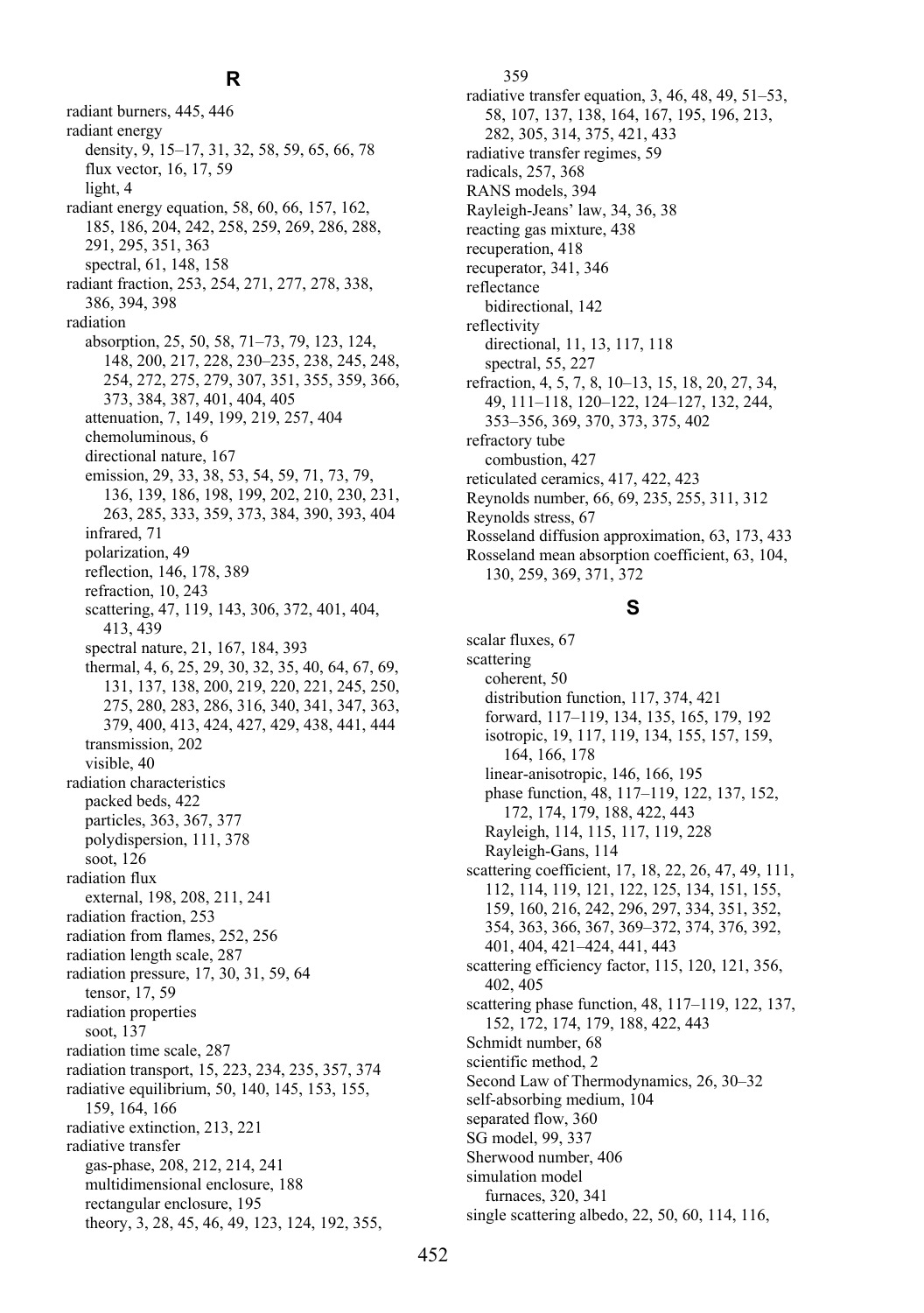133, 353, 369, 402, 422, 423, 433, 443 six-flux approximation, 169, 296, 365, 404 SLW model, 99, 100, 101, 188, 238, 268, 271 small particle limit, 116, 131 Snell's law, 11, 124, 199 solid fraction, 423 solid fuel ignition, 200, 219 soot homogeneous cloud, 129 propane, 120 soot formation, 125, 127, 132, 229, 234, 241, 247, 249, 253, 274, 276, 277, 282, 283, 298, 299, 314, 334, 356, 357, 365, 366, 377, 379, 389, 390, 392, 399 soot volume fraction, 127, 128, 130, 131, 230, 235, 236, 242, 247, 248, 275–278, 280, 287, 291, 299, 310, 313, 358, 364, 367, 390, 391, 393, 400, 410, 413 Soret effect, 373 spacing ratio mean line intensity, 90 mean line width, 90 spectra vibrational-rotational, 72, 75 spectral intensity, 14, 15, 17, 19, 26–28, 47, 48, 49, 51–56, 60, 61, 109, 123, 134, 141–144, 157, 162, 164, 176, 187, 204, 205, 226, 257, 265, 304, 307 time averaged, 257 spectral net radiant flux, 16 spectral radiance, 14, 49, 58, 77, 133, 162, 183, 184, 205, 226, 243, 262–265, 294, 295, 306 speed of light, 34 spherical harmonics approximation, 171, 172, 192 spray combustion, 123, 215, 241, 349, 350, 353, 355, 357, 359, 360, 363, 365–367, 378–380, 402 radiative transfer, 350, 351 staged combustion, 434 state relationships, 261 statistical models, 85, 86, 406 statistical weights, 77, 78 Stefan-Boltzmann constant, 38 Stefan-Boltzmann law, 38 streamwise radiation, 209 stress tensor, 59, 65 strong-line approximation, 80, 81, 84 surface reactions, 419

# **T**

temperature gas, 57, 97, 132, 216, 244, 273, 307, 319, 320, 322, 324, 326, 328, 329, 337, 339, 366, 416, 427, 435, 439 wall, 95, 96, 165, 179, 183, 289, 295, 301, 319, 325, 343, 427 thermal conductivity, 206, 312, 327, 387, 421, 430, 434, 436, 437, 444

thermal plume, 410 thermodynamics of radiation, 3, 25 total exchange area, 321, 323, 330 total radiant energy quantities, 17, 157, 184, 256 transitions downward, 77 upward, 77 transmissivity spectral hemispherical, 21 transmittance beam, 51, 52 spectral, 89, 183, 184, 352, 404, 423 spectral hemispherical, 55 transport properties, 444 TRI model assessment, 269 TTNH model, 88, 89, 189 turbulence macroscale, 258 turbulence/chemistry interaction, 337, 376 turbulence/radiation interaction (TRI), 257 modeling, 333, 336 models, 336 turbulent kinetic energy, 67, 260, 292, 299, 335 kinetic energy dissipation, 260, 292 scalar fluxes, 67 stress tensor, 67 turbulent combustion two-phase, 320, 378 turbulent diffusion flames confined, 310 turbulent flames radiation, 262, 269 radiative transfer, 251, 256, 262, 266 two-flux approximation, 134, 170, 171, 423

# **U**

unstable combustion, 416

# **V**

van de Hulst formula, 354 Voigt broadening, 79 profile, 85

#### **W**

water vapor, 71, 91, 97, 102, 106, 108, 132, 138, 165, 213, 264, 265, 405, 435 wavelength, 3–9, 13–15, 17, 18, 20, 21, 27–30, 34–36, 38–42, 53, 61, 87, 102, 106, 111, 115, 116, 123, 125–127, 138, 142, 146, 155, 233, 275, 286, 295, 305, 357, 370, 381, 401, 403, 404, 413, 421, 422 wavenumber, 5, 6, 41, 42, 79, 84, 87, 89, 91, 100, 151, 232 weak-line approximation, 84, 90 limit, 84